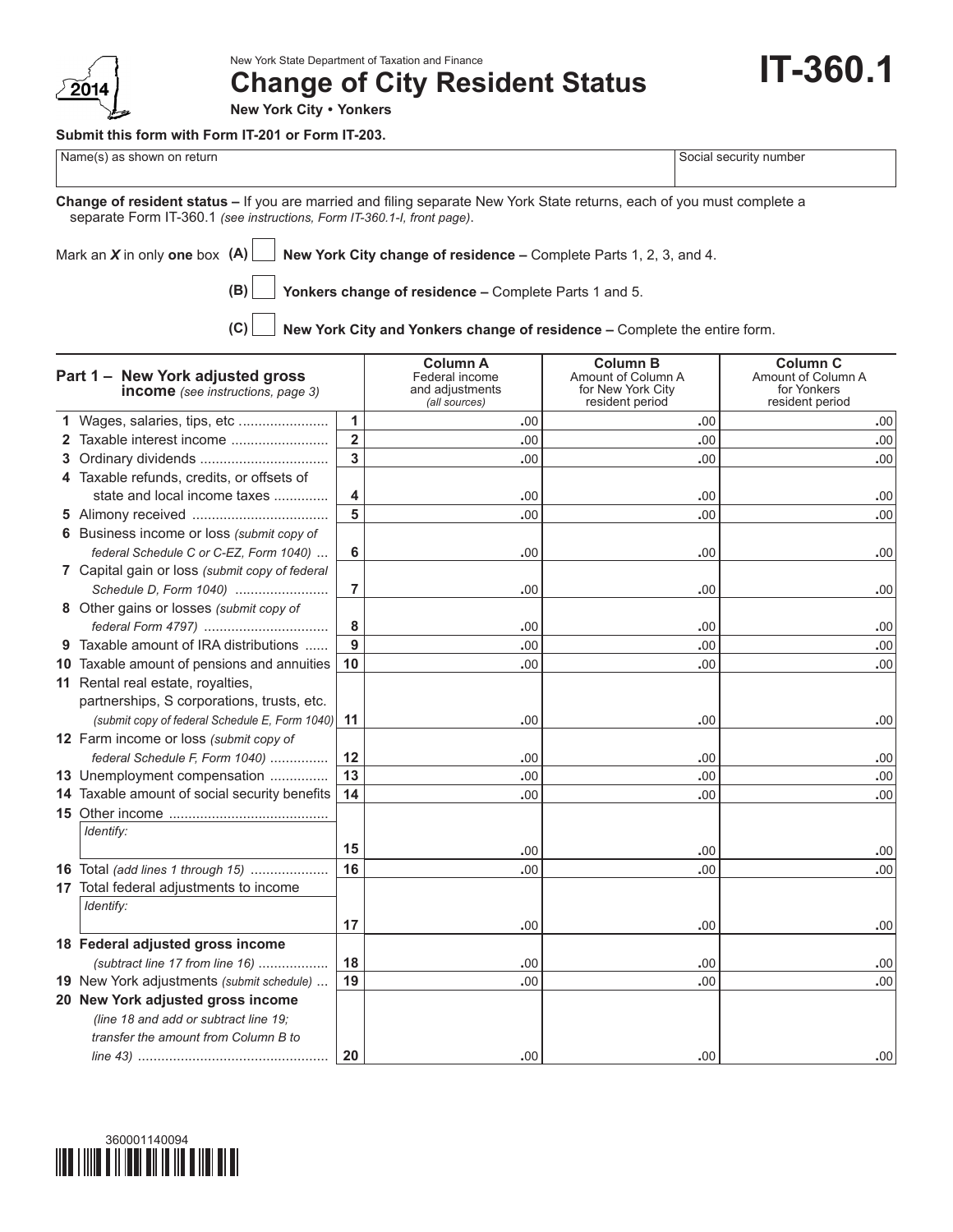## **Page 2** of 3 **IT-360.1** (2014)

|    | Part 2 - Itemized deductions for New York City (see instr., page 3)<br>If you are claiming the standard deduction, do not complete Part 2. | <b>Column A</b><br>Itemized deductions<br>(see instructions) |           | <b>Column B</b><br>Amount of Column A for<br>New York City resident period |            |  |  |
|----|--------------------------------------------------------------------------------------------------------------------------------------------|--------------------------------------------------------------|-----------|----------------------------------------------------------------------------|------------|--|--|
|    |                                                                                                                                            | 21                                                           |           | .00                                                                        | .00        |  |  |
|    |                                                                                                                                            | 22                                                           |           | .00                                                                        | .00        |  |  |
| 23 |                                                                                                                                            | 23                                                           |           | .00                                                                        | .00        |  |  |
|    |                                                                                                                                            | 24                                                           |           | .00                                                                        | .00        |  |  |
|    |                                                                                                                                            | 25                                                           |           | .00                                                                        | .00        |  |  |
| 26 | Job expenses and most other miscellaneous deductions                                                                                       | 26                                                           |           | .00                                                                        | .00        |  |  |
|    |                                                                                                                                            | 27                                                           | .00       |                                                                            | .00        |  |  |
|    |                                                                                                                                            | 28                                                           |           | .00                                                                        | .00        |  |  |
|    | 29 Reduction for federal itemized deduction limitation (from federal                                                                       |                                                              |           |                                                                            |            |  |  |
|    | Form 1040 instructions, Itemized Deductions Worksheet, line 9)                                                                             |                                                              | 29        |                                                                            | .00        |  |  |
|    | 30 Total itemized deductions (subtract line 29 from line 28)                                                                               | 30                                                           |           | .00                                                                        | .00        |  |  |
|    | 31 State, local, and foreign income taxes (or general sales tax, if applicable)                                                            |                                                              |           |                                                                            |            |  |  |
|    |                                                                                                                                            |                                                              | 31        | .00                                                                        |            |  |  |
|    |                                                                                                                                            |                                                              | 32        | .00                                                                        |            |  |  |
|    | 33 Addition adjustments and college tuition itemized deduction (see instructions)                                                          |                                                              |           | 33                                                                         | .00        |  |  |
|    |                                                                                                                                            |                                                              |           | 34                                                                         | .00        |  |  |
|    | 35 Itemized deduction adjustment (if line 20, Column B, is more than \$100,000,                                                            |                                                              |           |                                                                            |            |  |  |
|    |                                                                                                                                            |                                                              |           | 36                                                                         | .00        |  |  |
|    |                                                                                                                                            |                                                              |           |                                                                            | .00        |  |  |
|    | Part 3 - Dependent exemptions (see instructions, page 5)                                                                                   |                                                              |           |                                                                            |            |  |  |
|    | 37 Enter the period you were a New York City resident during 2014                                                                          |                                                              |           |                                                                            |            |  |  |
|    | From: month<br>day                                                                                                                         |                                                              | To: month |                                                                            | day        |  |  |
|    | 38 Enter the county where you resided while a nonresident of New York City $\Box$                                                          | 39                                                           |           |                                                                            |            |  |  |
| 39 |                                                                                                                                            |                                                              |           |                                                                            |            |  |  |
|    | Enter the prorated value of one dependent exemption (use Proration chart; see instructions, page 2)                                        | 40                                                           | .00       |                                                                            |            |  |  |
|    | 41 Enter the number of dependent exemptions you claimed on Form IT-201, line 36,                                                           |                                                              |           | 41                                                                         |            |  |  |
|    | 42 Multiply the amount on line 40 by the number of dependent exemptions claimed                                                            |                                                              |           |                                                                            |            |  |  |
|    |                                                                                                                                            | 42                                                           | .00       |                                                                            |            |  |  |
|    |                                                                                                                                            |                                                              |           |                                                                            |            |  |  |
|    | Part 4 - Part-year New York City resident tax (see instructions, page 5)                                                                   |                                                              |           |                                                                            |            |  |  |
|    |                                                                                                                                            |                                                              |           | 43                                                                         | .00        |  |  |
|    | 44 Resident period standard deduction (see instructions, page 2) or                                                                        |                                                              |           | 44                                                                         |            |  |  |
|    |                                                                                                                                            |                                                              |           |                                                                            | .00        |  |  |
|    |                                                                                                                                            |                                                              |           | 45<br>46                                                                   | .00        |  |  |
| 46 |                                                                                                                                            |                                                              |           |                                                                            | .00        |  |  |
| 47 |                                                                                                                                            | 47                                                           | .00       |                                                                            |            |  |  |
| 48 |                                                                                                                                            | 48                                                           | .00       |                                                                            |            |  |  |
| 49 | Total New York City household credit and accumulation distribution credit (see instructions, page 6)                                       | 49<br>50                                                     | .00       |                                                                            |            |  |  |
| 50 | Part-year New York City separate tax on lump-sum distributions (from Form IT-230)                                                          |                                                              |           |                                                                            | .00<br>.00 |  |  |
| 51 |                                                                                                                                            | 51                                                           |           |                                                                            |            |  |  |
|    | 52 Part-year New York City resident tax on capital gain portion of lump-sum distributions<br>52<br>.00                                     |                                                              |           |                                                                            |            |  |  |
|    |                                                                                                                                            | 53                                                           | .00       |                                                                            |            |  |  |
|    | 54 Credit for part-year New York City unincorporated business tax paid (see instructions, page 8)                                          |                                                              |           |                                                                            | .00        |  |  |
|    | 55 Part-year New York City resident tax (subtract line 54 from line 53 and enter tax on Form IT-201,                                       |                                                              |           |                                                                            |            |  |  |
|    |                                                                                                                                            |                                                              |           | 55                                                                         | .00        |  |  |